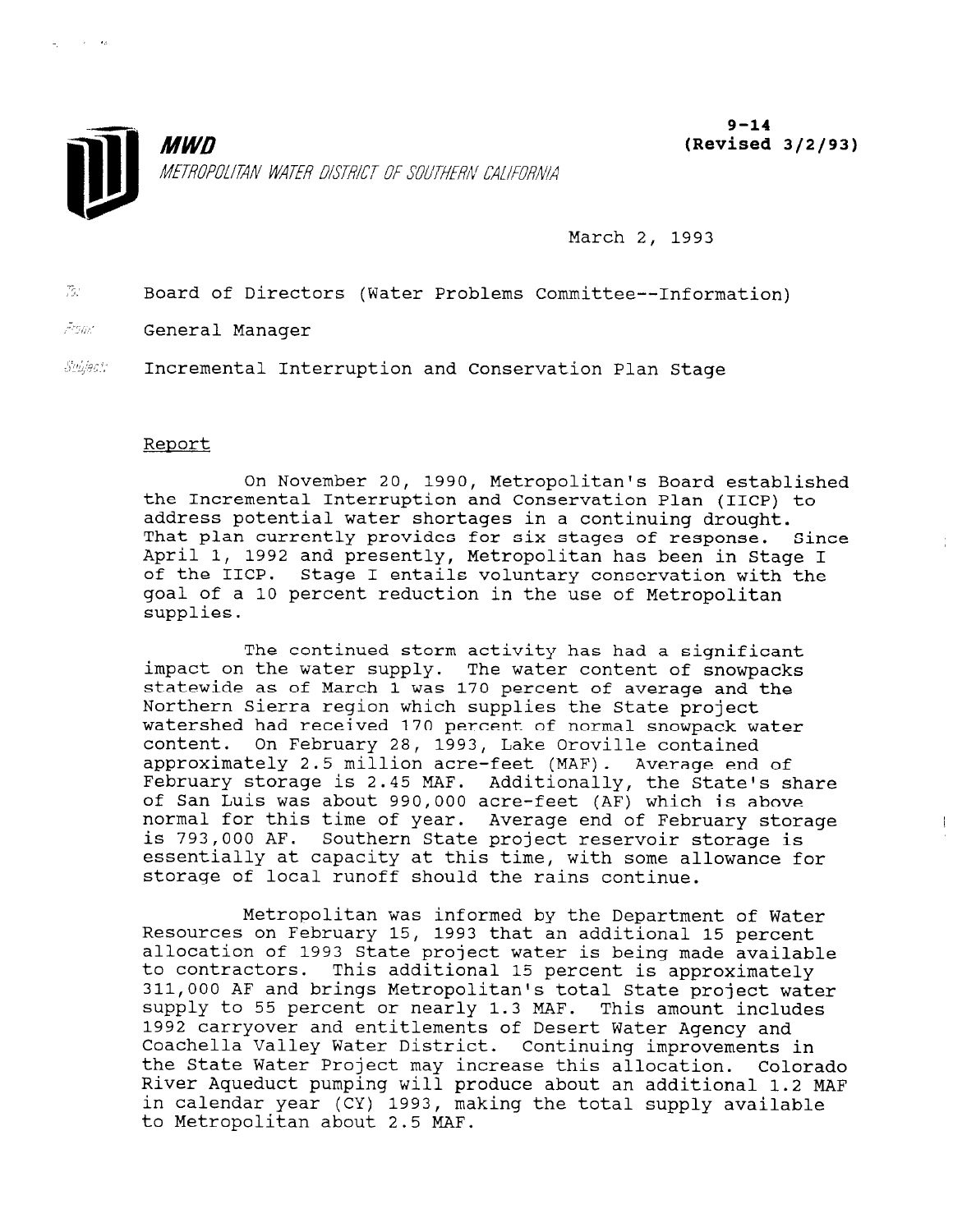Board of Directors -2- March 2, 1993

As a result of conservation efforts and regionally heavy storms, water sales for January and February of 1993 were 218,000 AF. This is a reduction of 62,000 AF from earlier sales projections. Demands for CY 1993 have been adjusted to account for these current trends and are now estimated to be between 1.8 and 1.9 MAF. A summary of the most recent water supply and demand balance is attached.

There is every expectation that Metropolitan will be able to avoid the implementation of a stage higher than Stage I of the IICP through the end of fiscal year 1993-94. However, due to uncertainties caused by potential operating restrictions such as Decision 1630, enforcement of the Federal Endangered Species Act and the possibility of future drought conditions, the potential for future water supply shortages still exists. Should this occur, a stage high than Stage I of the IICP could be reimplemented sometime after June 30, 1994, with a new base year of fiscal year 1993-94.

#### Board Committee Assignment

This letter is referred for information to the Water Problems Committee pursuant to its authority to study policies regarding the sale and delivery of water for various uses under Administrative Code Section 2481(d).

Recommendation

For information only.

NT:gn

Attachment